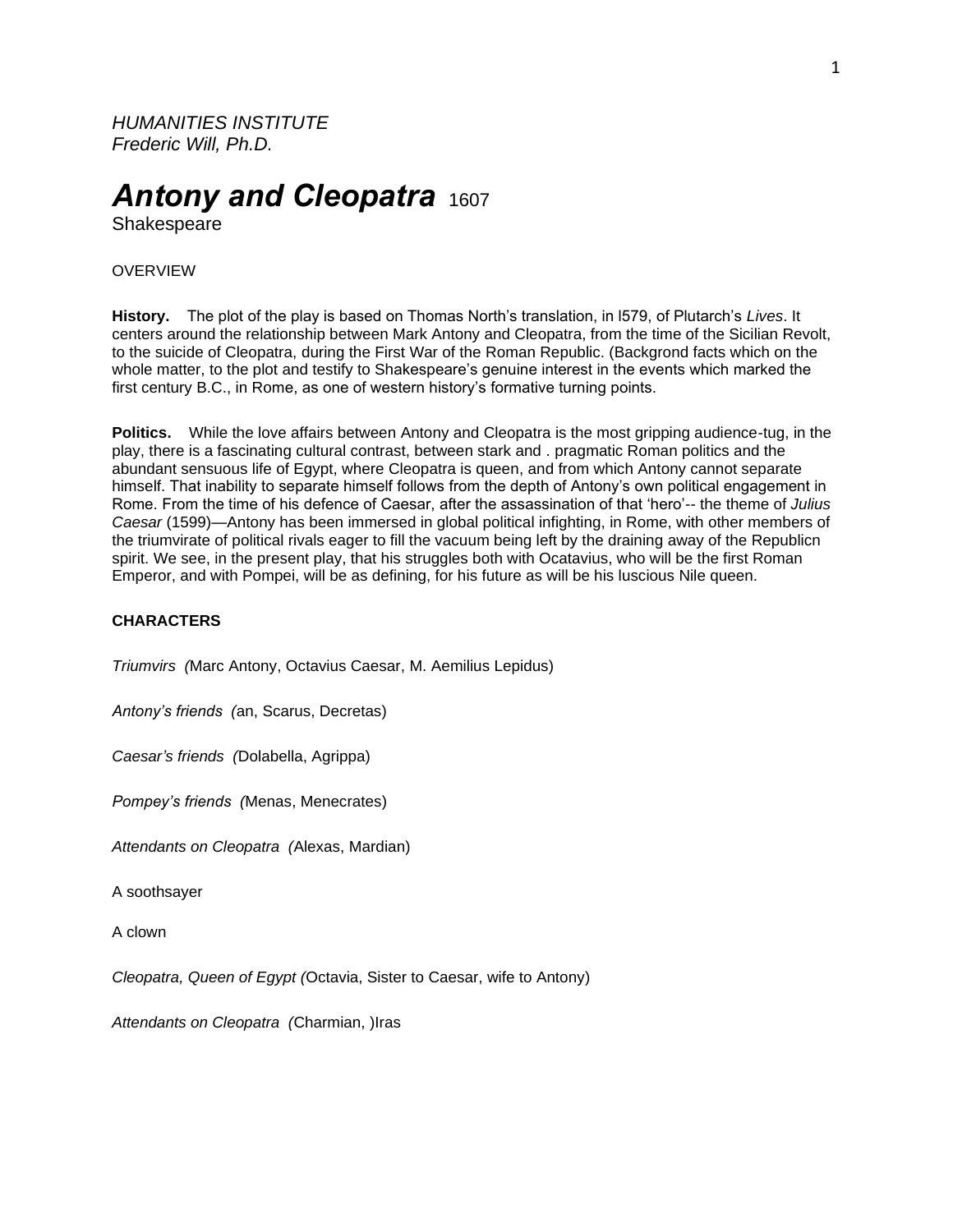# **STORY**

At the outset of the story, Antony is hanging out with Clleopatra, in Egypt, and forgetting his soldierly duties in Rome, as well as the fact that his third wife, Fulvia, has recently died, after having rebelled against Octavius. Octavius now calls Antony back to Rome, to help in the fight against the piratical Pompei, who is threatening the present triumvirate. Antony, though under pressure from Cleopatra to go ultimately gives in, and returns to Rome.

For the time being Antony and Octavius compromise their differences; Agrippa, Octavius's close friend, suggests Antony should marry Octavius' sister, Octavia. The marriage, intended to consolidate the relationship between Octavius and Antony, begins to work, but then the tug of Egypt on Antony becomes too great, and we start to realize how forcefully this play inter relates power and romantic love. Antony and Cleopatra—like Romeo and Juliette—cannot get along without one another. How true this is we will learn soon enough, when Cleopatra, in Egypt, gets the news of Antony's marriage to Octavia. After generally brutalizing the messenger, who has brought her this news, Cleopatra accepts the new reality, only after being assured that Octavia is thoroughly ugly and unattractive.

Back in Rome again, Antony finds himself under pressure to join with Lepidus and Octavius, in the fight to get Pompey off of the high seas, but disapproving of the plans of the other two, he heads back to Hellenistic Egypt, where he makes himself and Cleopatra rulers of the Eastern third of the Roman Republic. In the resulting disputes with Octavius, about the best way to develop the triumvirate, Octavius and Antony fall out, and declare war on one another.

In the ensuing naval battle Antony finds his forces being outfought; at the site of Actium, where Antony is fully engaged, the tide turns against him, and before his eyes Cleopatra's fleet of six ships flees. Still undefeated, Antony nonetheless breaks off the naval engagement, and follows Cleopatra's forces, in an expression of love above all. This is in fact the point at which Shakespeare's play becomes a tribute to the power of love, even of love over shame, for Antony must hereafter endure the taunt of coward. Stung by this reproach, Antony agrees to fight one more battle for Cleopatra, but his land forces are thoroughly routed, and he decides that Cleopatra has been the source of all his woe. This is the beginning of the complex melodrama, for which the play is most famed.

After having heard that Antony has denounced her, Cleopatra decides there is one way to win back his love, a fake suicide. In the meantime, however, Antony has decided his own life is not worth living: he attempts suicide, fails quite to kill himself, and at the very last is hoisted into Cleopatra's arms, where he dies. Octavius turns to Cleopatra, offering her honorable terms, to return to Rome as a captive, but she refuses, unwilling to see herself paraded through the streets, and mocked as Antony's lover. On the sly she has a couple of asps imported into her quarters, and gives them the pleasure of completing her life for her.

# **THEMES**

**Power.** There are several kinds of power at the center of this play. The power exercise by Cleopatra is in part powerfully sensuous and sexual, but extends beyond that point. She is, after all, Queen of Egypt, commander of a naval fleet, and a domineering personal figure, ready to whip. Antony and his fellow triumvirs, with whom he is in pretty constant conflict, is deeply involved in the Roman male gender power struggle, although he pales compared to Octavius, when it comes to devotion to military mission.

**Passion.** Antony and Cleopatra, in the end, sacrifice all for love; that is give up their lives for one another, in a gesture which profits no one, but illustrates the incandescent hold ssxual passion can exercise over two people who catch fire from one another.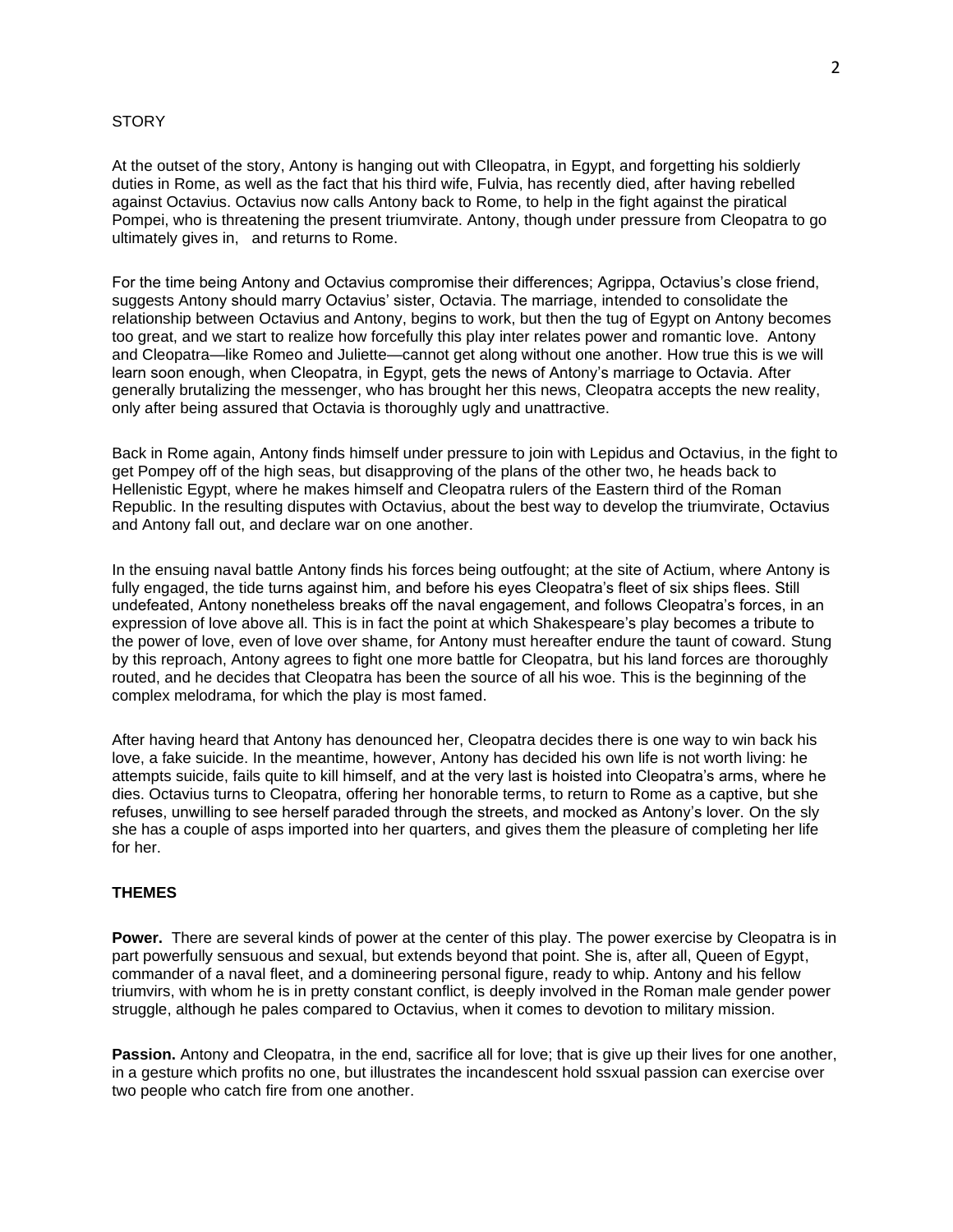**Jealousy**. Cleopatra is the ultimate in female jealousy, a fact which has led readers of Shakespeare to feel that he has a unique understanding of the far regions of the female mind. Her vicious resume of the physical faults of Octavia is, however, sufficient to calm her jealousy of Antony, and her resentment even toward Octavia declines when she is reassured of the ugliness of her rival.

**Self-destruction** In the end, neither Antony nor Cleopatra can see beyond the boundaries of their passion for the other. Suicide was a deep cultural resource throughout Roman cultural history, and both of these characters lived their lives in terms of the availability of a way out.

**Betrayal** The great betrayal, in the present drama, was Antony's, as he accepted the offer of Octavius, to marry the latter's sister, and to leave Cleopatra alone in Egypt. Antony had been emotionally committed to Cleopatra, and here he abandoned her, in a move to shore up the triumvirate. In the end, of course, Antony and Cleopatra forgave one another everything.

CHARACTER ANALYSIS

## **Antony**

**Character** The play evolves around two main themes, each of which deeply involves Antony. First come Antony's struggles within the Roman political establishment, to establish the triumvirate of Octavius, Lepidus, and Antony, and to create a new power center for the Rome from which the force of Julius Caesar had been subtracted. Antony is continually moving in the orbit of the Roman domain, jockeying for position and power. Antony's other life, however, is all Cleopatra. He has been married three times, but nothing holds a candle to the passion he feels for this exotic woman. Death is a small price to pay for the moments of Cleopatra's love.

**Parallels** Perhaps unfairly to Antony—for who else has known Cleopatra?—one tends to class him with the pretty boys—Vronsky (in *Anna Karenina*), Achilles in the *Iliad*, or even Aegisthus, the lover of Clytemnestra in Aeschylus' *Oresteia*. Pretty boys sacrifice too much for womanly (or Patroclean, in Achilles' case) love, get drunk on their passion, and yet wallow in that love, are not able to lead, through it, to further destintions and organizations of life. The anti-Antony, in the present play, is Octavius, goal oriented and dry, the one participant, in the all night drink fest on Pompey's galleon, who comes off the ship dead sober.

#### **Illustrative moments**

**Inseparable**. In many versions of Antony's love talk, he explains to Cleopatra that the two of them cannot be separated. 'thou residing here, goes yet with me,' just as my departing from you is a way of remaining with you.

**Resolved**. 'I must from this enchanting queen break off,' expostulates Antony in regard to Cleopatra, when he hears the news of the death of his wife, Fulvia. He is unable to maintain this resolution, but it continues to be his determinationl.

**Subtle. '**And I hence fleeting here remain with thee,' says Antony to Cleopatra, as he leaves her to return to Rome, and reengage in military operations.

**Addicted**. 'I'th'East my pleasure lies…' says Antony, explaining that although he has wedded Octavia, he is quite aware that Cleopatra, not Octavia, is his passion.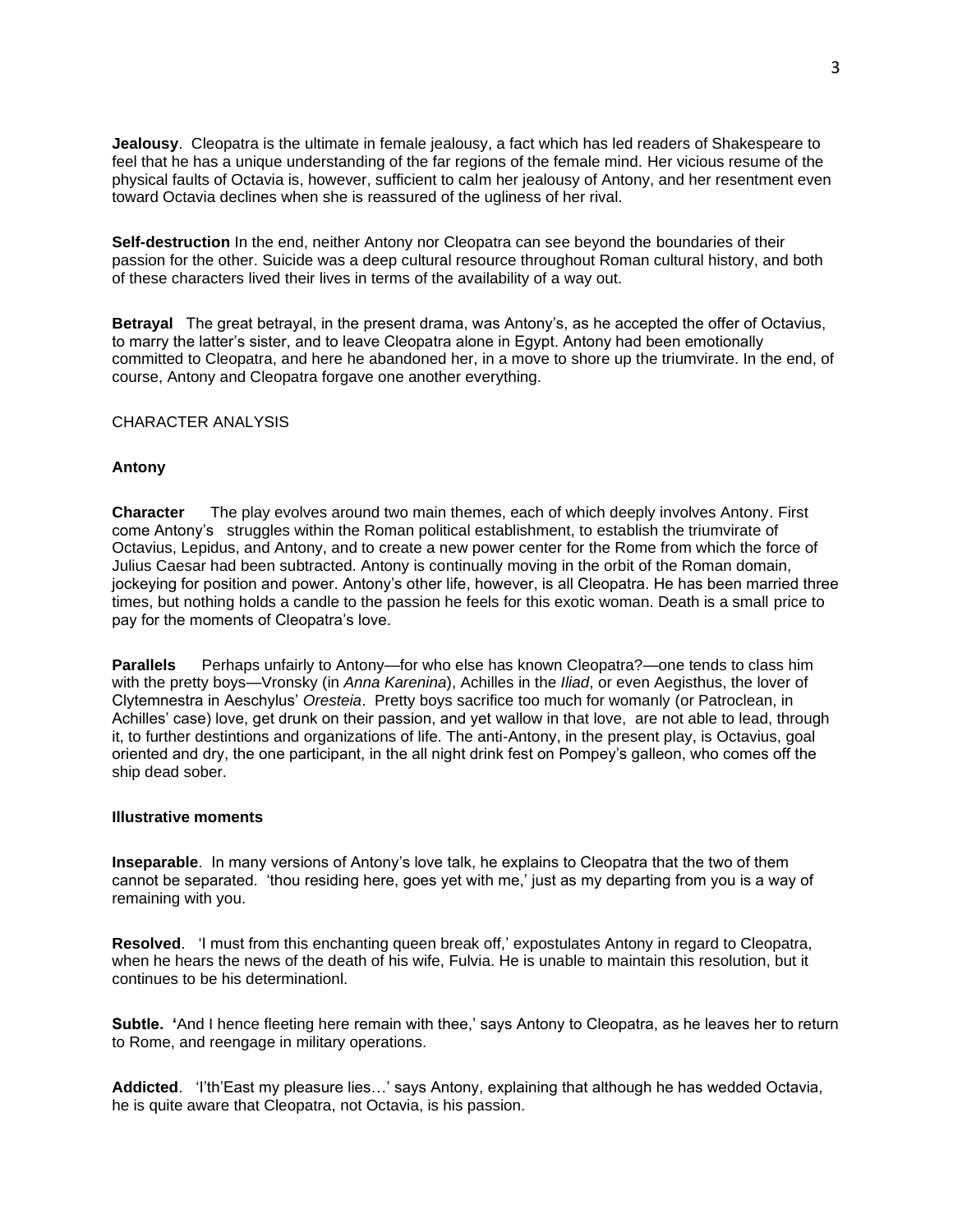**Furious.** 'All is lost! This foul Egyptian hath betrayed me,' cries Antony, as he realizes that Cleopatra' fleet has been disengaged from the battle of Actium, and that he, Antony, has been hung out to dry.

#### **Cleopatra**

**Character** Cleopatra is a passionate lover of Marc Antony, her co ruler of the land of Egypt, as well as a woman of state, commander of a fleet, and brutal task master, to those who bring her bad news—like the messenger who brings the news of Antony's marriage to Octavia. She is capable of extravagant jealousy, when she insists that the messenger, describing Octavia, paint her in the ugliest possible terms. Her tenderness, as far as we can see, is reserved for Antony alone.

**Parallels** From the goddess Hera to Clytemnestra, the killer of her husband Agamemnon, to the shrewish Metriche in a Mime of Herondas, the ancient Greeks excelled in the portrayal of masterful women. Rarely, though, are those power figures sensuous beauties, like Cleopatra. Shakespeare himself tends to divorce power from seductiveness in Lady Macbeth or Gertrude (in *Hamlet*). Is Molly Bloom seductive, as well as erotic and domineering? Is Dido, who has been compared to Cleopatra? Dido is a charmer, with lovers surrounding her, and she is a Queen, like Cleopatra. In the end she is a suicide, like Cleopatra, but she never exercises her magic seduction on Aeneas, and in the end she loses her guy.

#### **Illustrative moments**

**Self-pity '…** 'be deaf to my unpitied folly,' says Cleopatra to Antony, as he leaves her to return to Rome. She spares nothing, to attract pity.

**Resolve.** 'He shall have every day a separate greeting…' says Cleopatra, as Antony returns to the battlefront, C and she guarantees him that she will remain in close touch! Fortunately, she didn't have text messaging

**Fury.** 'Horrible villain!' cries Cleopatra to the messenger who has brought the news of Antony's marriage in Rome. The messenger suffers mightily for having told the truth.

**Assuring.** 'I have sixty sails. Caesar none better.' Cleopatra guarantees Antony the naval support he feels he needs, to the fight at Actium—at which he is a big loser.'

**Lament.** 'Ah women, women! Come, we have no friend but resolution, and the briefest end.' Cleopatra's final comments, as she sees off the corpse of Antony.

#### **Discussion questions**

Why did Antony agree to wed Octavia? Was it that he truly accepted Octavius' suggestion, that this move would lead to a firmer political bond within the triumvirate? Or was he playing games with Cleopatra, as part of their sexual-games interpersonal psychology? Was Cleopatra's faked suicide death part of those games with Antony?

What marks Octavius as the man to beat, when it comes to the tussle over the upcoming power struggles for Rome? What weaknesses hold back Pompey and Lepidus, from playing power roles in the struggle for the final prize?